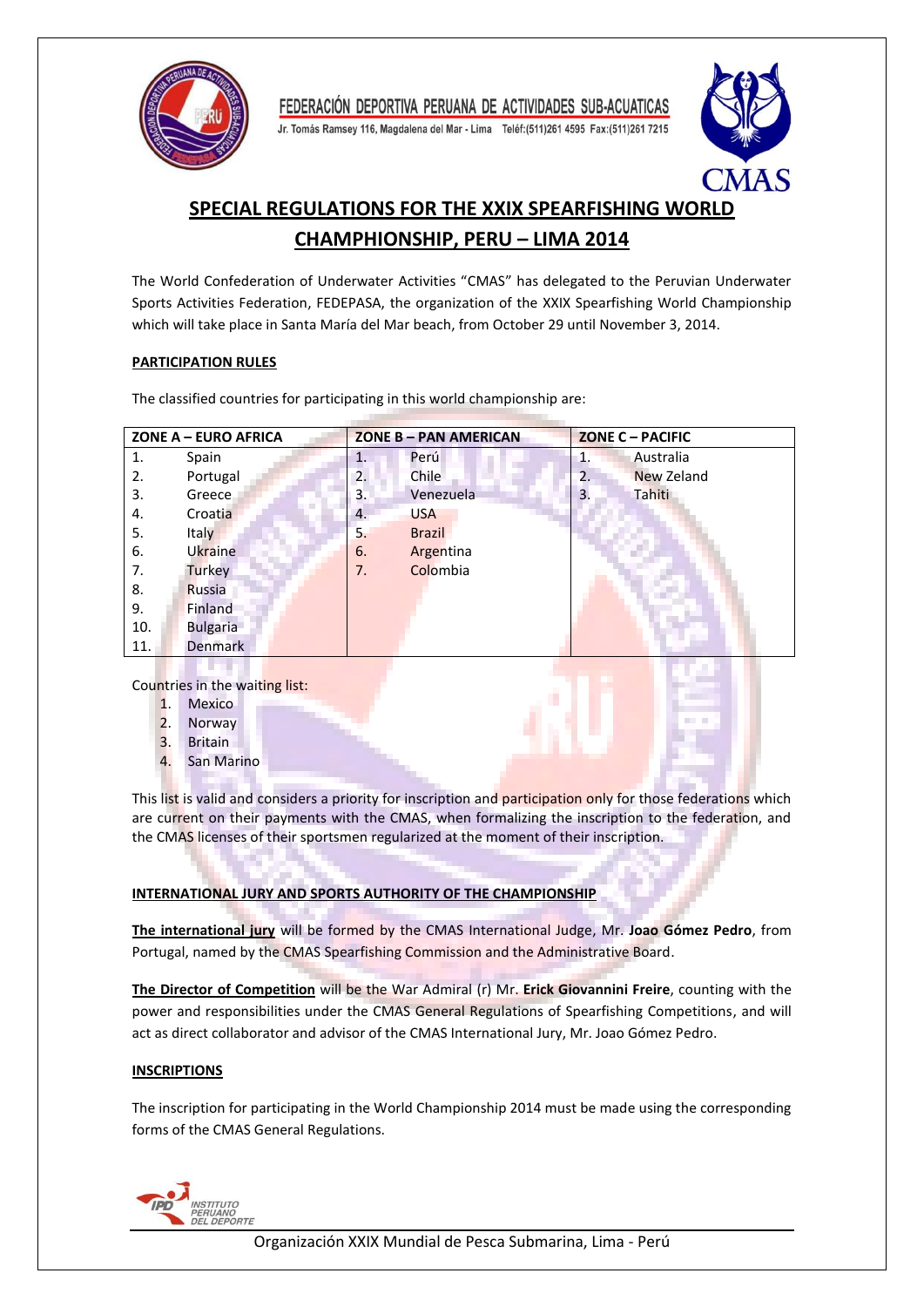

Jr. Tomás Ramsey 116, Magdalena del Mar - Lima Teléf: (511) 261 4595 Fax: (511) 261 7215



- 1. Each National Federation must confirm their participation to the CMAS at least four (4) months before the Championship, presenting the CMAS payment certificate for the inscription rate, with copy to FEDEPASA, the organizing Federation. The due date is:
- 2. The form including the name of the members of the team and technicians must arrive to the CMAS thirty (30) days before the Championship. The due date is:
- 3. Each national representation may consist of:
	- a. Three (3) competitors
	- b. One (1) reserve
	- c. One (1) captain
	- d. One (1) leader or doctor

The federations must comply with the rules and dates established by the CMAS, at risk of losing their participation.

The representatives of each country must be seniors. For this Championship they must be 18 years old by January 1, 2014, and have the same nationality as the country they are representing.

#### **SHIPPING REGISTRATION**

**Contract** 

The inscription form must be sent to the following mail address:

World Commission I [mundial2014@fedepasa.org](mailto:mundial2014@fedepasa.org)

The contact person is Mr. Mauricio Bejar.

We would appreciate your confirmation considering as due date April 30, 2014. We have several Federations which have not been classified but are showing a great interest to participate in the World Championship. If we do not receive your confirmations on time, those Federations will occupy the free positions.

## **REGISTRATION FEE**

**INSCRIPTION:** Organization and general expenses **ACCOMMODATION:** 5 nights

**BOAT:** One for each fisherman

**ADDITIONAL HOTEL ACCOMODATION:** US\$ 700.00 each one, including Atton Hotel (double room), breakfast, transportation to the competition area and weighing, souvenirs kit and closing dinner. For the ones who have decided to book another hotel, the expenses for transportation, **souvenir** kit and closing dinner will be applied individually.

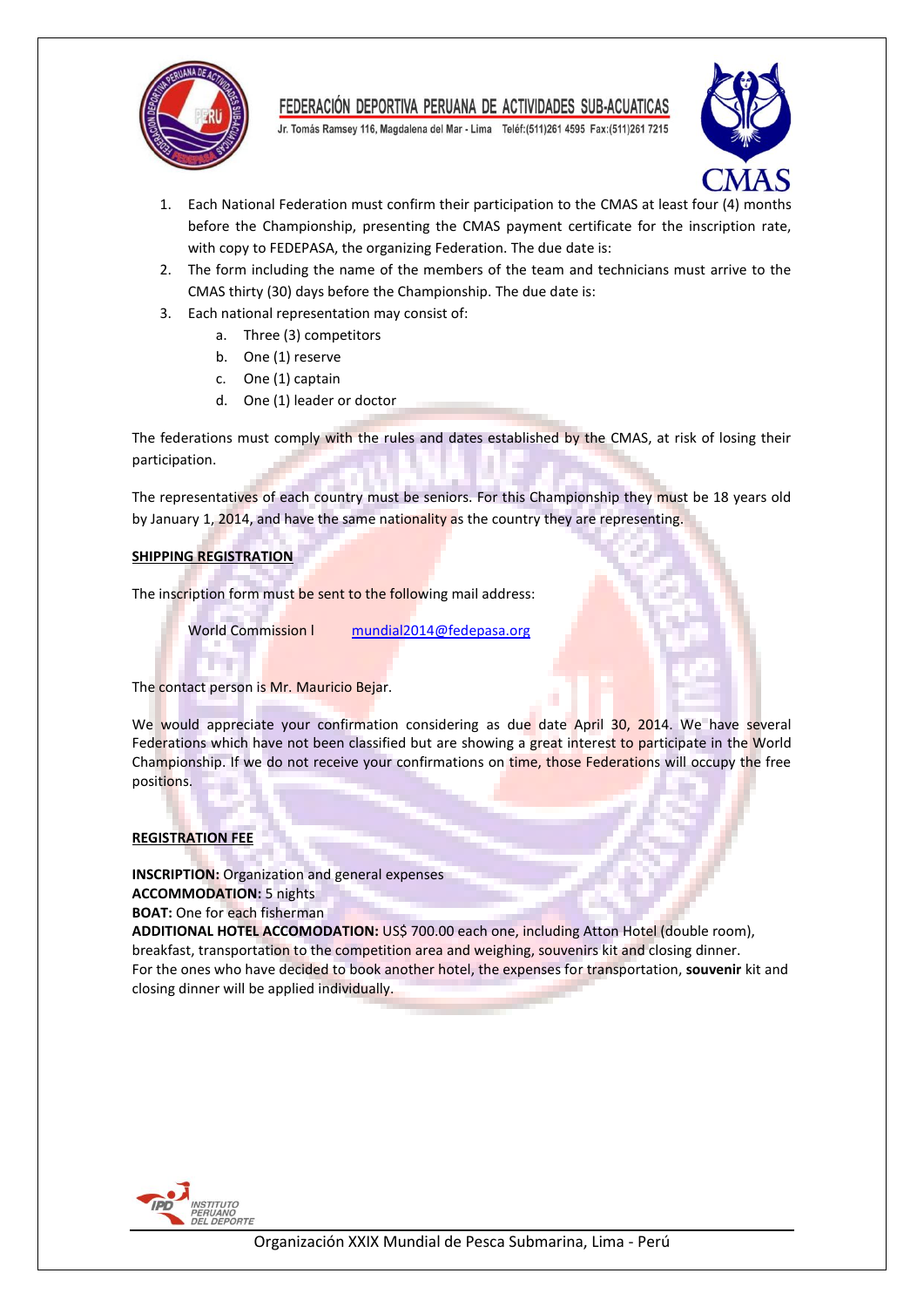

Jr. Tomás Ramsey 116, Magdalena del Mar - Lima Teléf:(511)261 4595 Fax:(511)261 7215



#### **FOR THE COMPETITORS:**

#### **REGISTRATION FEES**

| No. OF          | <b>INSCRIPTION MODE 1</b>         |                |                 | <b>INSCRIPTION MODE 2</b> |                |                |
|-----------------|-----------------------------------|----------------|-----------------|---------------------------|----------------|----------------|
| <b>MEMBERS</b>  | <b>INSCRIPTION + HOTEL + BOAT</b> |                |                 | <b>INSCRIPTION + BOAT</b> |                |                |
| OF THE          |                                   | 1st            | 2 <sup>nd</sup> | <b>TOTAL</b>              | 1st            | $2^{nd}$       |
| <b>NATIONAL</b> | <b>TOTAL</b>                      | <b>PAYMENT</b> | <b>PAYMENT</b>  | <b>AMOUNT</b>             | <b>PAYMENT</b> | <b>PAYMENT</b> |
| <b>TEAM</b>     | <b>AMOUNT</b>                     | <b>BEFORE</b>  | <b>BEFORE</b>   |                           | <b>BEFORE</b>  | <b>BEFORE</b>  |
|                 |                                   | 15.05.14       | 15.06.14        |                           | 15.05.14       | 15.06.14       |
| 6               | \$5,400.00                        | \$2,700.00     | \$2,700.00      | \$4,150.00                | \$2,075.00     | \$2,075.00     |
| 5               | \$5,100.00                        | \$2,550.00     | \$2,550.00      | \$4,050.00                | \$2,025.00     | \$2,025.00     |
| 4               | \$4,800.00                        | \$2,400.00     | \$2,400.00      | \$3,900.00                | \$1,950.00     | \$1,950.00     |
| 3               | \$4,500.00                        | \$2,250.00     | \$2,250.00      | \$3,750.00                | \$1,875.00     | \$1,875.00     |
| $\overline{2}$  | \$4,100.00                        | \$2,050.00     | \$2,050.00      | \$3,300.00                | \$1,650.00     | \$1,650.00     |

### **INCLUDES:**

### **MODE 1**

Accommodation in the "ATTON" Hotel – Double room for 5 days

### **MODE 1 AND 2**

- Breakfast, dinner and soft drinks.  $\bullet$ 
	- Boats for each competitor, in two (2) days of competition.
	- Internal transportation to the competition area and weighing
	- Souvenirs Kit

#### **\*The account numbers for the payments will be sent soon**

### **SCHEDULE OF ACTIVITIES**

#### **WEDNESDAY, OCTOBER 29**

03:00 pm / 15:00 h Reception of delegation at the hotel. 06:00pm / 18:00h Accreditation of sportsmen, leaders and judges 08:00pm / 20:00h Dinner.

#### **THURSDAY, OCTOBER 30 Free Day**

8:00am / 8:00h Breakfast. 11:00 am / 11:00h City Tour<br>08:00pm / 20:00h Dinner. 08:00pm / 20:00h

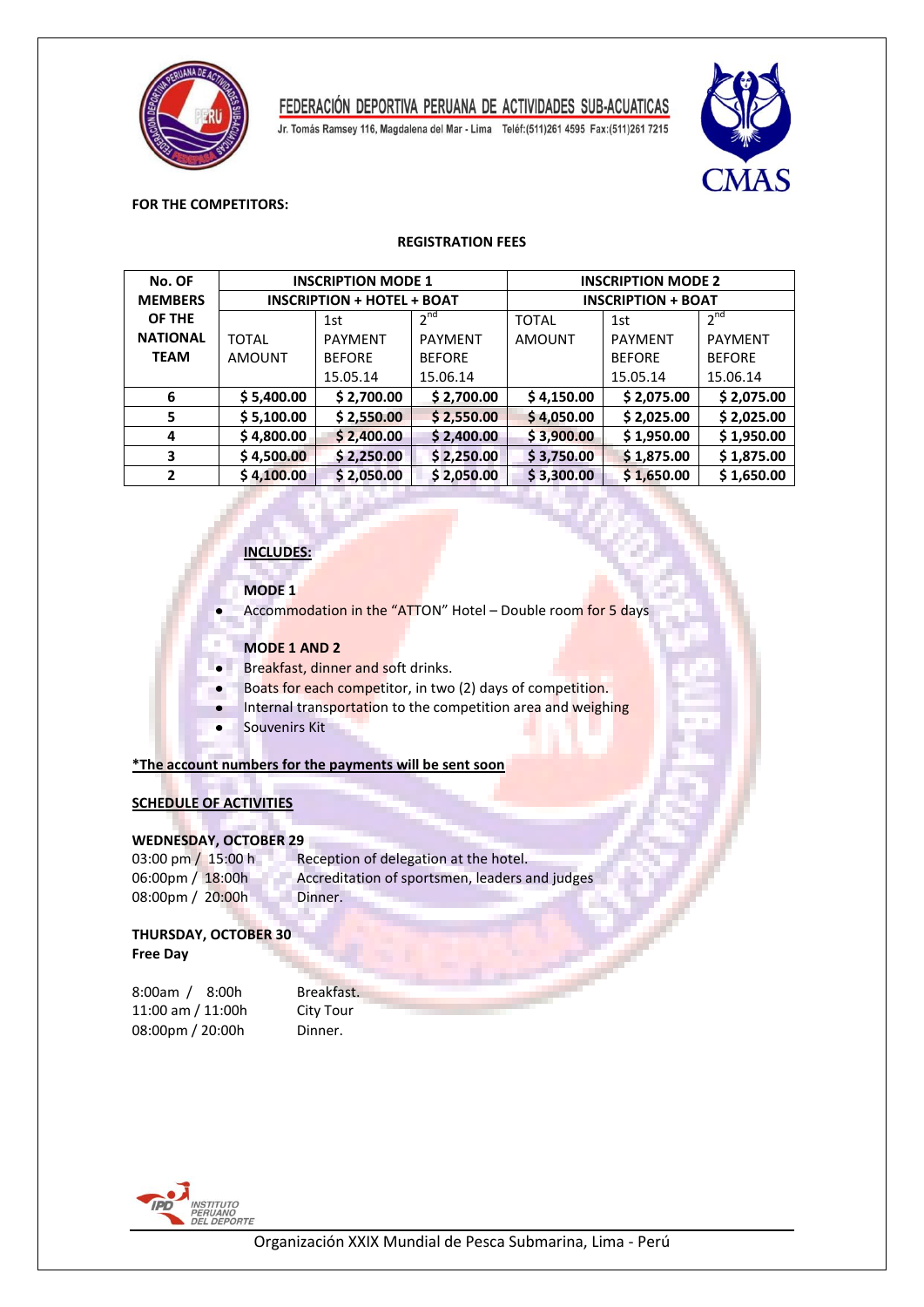

Jr. Tomás Ramsey 116, Magdalena del Mar - Lima Teléf:(511)261 4595 Fax:(511)261 7215



#### **FRIDAY, OCTOBER 31**

| 8:00am / 8:00h     | Breakfast.                                      |
|--------------------|-------------------------------------------------|
| 10:00am / 10:00h   | Departure from the hotel to parade delegations. |
| 11:00am / 11:00h   | Inauguration ceremony and parade delegations.   |
| 02:00pm / $14:00h$ | Lunch.                                          |
| 04:00pm / 16:00h   | Workshop for commissioners of the boat.         |
| 06:00pm / 18:00h   | Meeting of captains, raffle of boats.           |
| 08:00pm / 20:00h   | Dinner.                                         |
|                    |                                                 |

#### **SATURDAY, NOVEMBER 01**

| $6:00am$ /<br>6:00h                     | Breakfast.                                                           |  |  |  |
|-----------------------------------------|----------------------------------------------------------------------|--|--|--|
| 7:00am / 7:00h                          | Departure from the hotel with the buses to the championship location |  |  |  |
| $8:30am$ /<br>8:30h                     | Boarding of the equipment in Club Esmeralda Santa María              |  |  |  |
| 9:30am / 9:30h Star of the first date.  |                                                                      |  |  |  |
| 02:30pm / 14:30h End of the first date. |                                                                      |  |  |  |
| 03:00pm/15:00hSnack and beverage        |                                                                      |  |  |  |
| 03:00pm / 15:00h                        | Start of the weighing.                                               |  |  |  |
| 06:00pm / 18:00h                        | Return of the buses to the hotel.                                    |  |  |  |
| 08:00pm / 20:00h                        | Dinner.                                                              |  |  |  |
|                                         |                                                                      |  |  |  |

#### **SUNDAY, NOVEMBER 02** a se provincia

| $6:00am$ / $6:00h$                                        | Breakfast.                                                              |  |  |  |
|-----------------------------------------------------------|-------------------------------------------------------------------------|--|--|--|
| 7:00am / 7:00h                                            | Departure from the hotel with the buses to the championship location    |  |  |  |
| $8:30$ am / $8:30h$                                       | Boarding of the equipment in Club Esmeralda Santa María<br><b>THE R</b> |  |  |  |
| 9:30am / 9:30h Start of the second date.                  |                                                                         |  |  |  |
| $02:30$ pm / 14:30h                                       | End of the second date.                                                 |  |  |  |
| 03:00pm/15:00hSnack and beverage                          |                                                                         |  |  |  |
| 03:00pm / 15:00h                                          | Start of the weighing.                                                  |  |  |  |
| 06:00pm / 18:00h                                          | Return of the buses to the hotel.                                       |  |  |  |
| 8:30pm / 20:30h Awards ceremony and final closure - CMAS. |                                                                         |  |  |  |
| 9:00pm / 21:00h Closing dinner and delivery of awards.    |                                                                         |  |  |  |

#### **MONDAY, NOVEMBER 03**

8:00am / 8:00h Breakfast. 12:00am/12:00h Departure of the delegations.

#### **COMPETITION REGULATIONS**

The basis port will be the Yacht Club Esmeralda, located in Santa María del Mar, Lima.

All the accredited boats which are part of the competition will carry all the regulatory means of rescue and an operative VHF station to receive instructions and establish constant contact with the Director **of Competition** and Competition Committee.

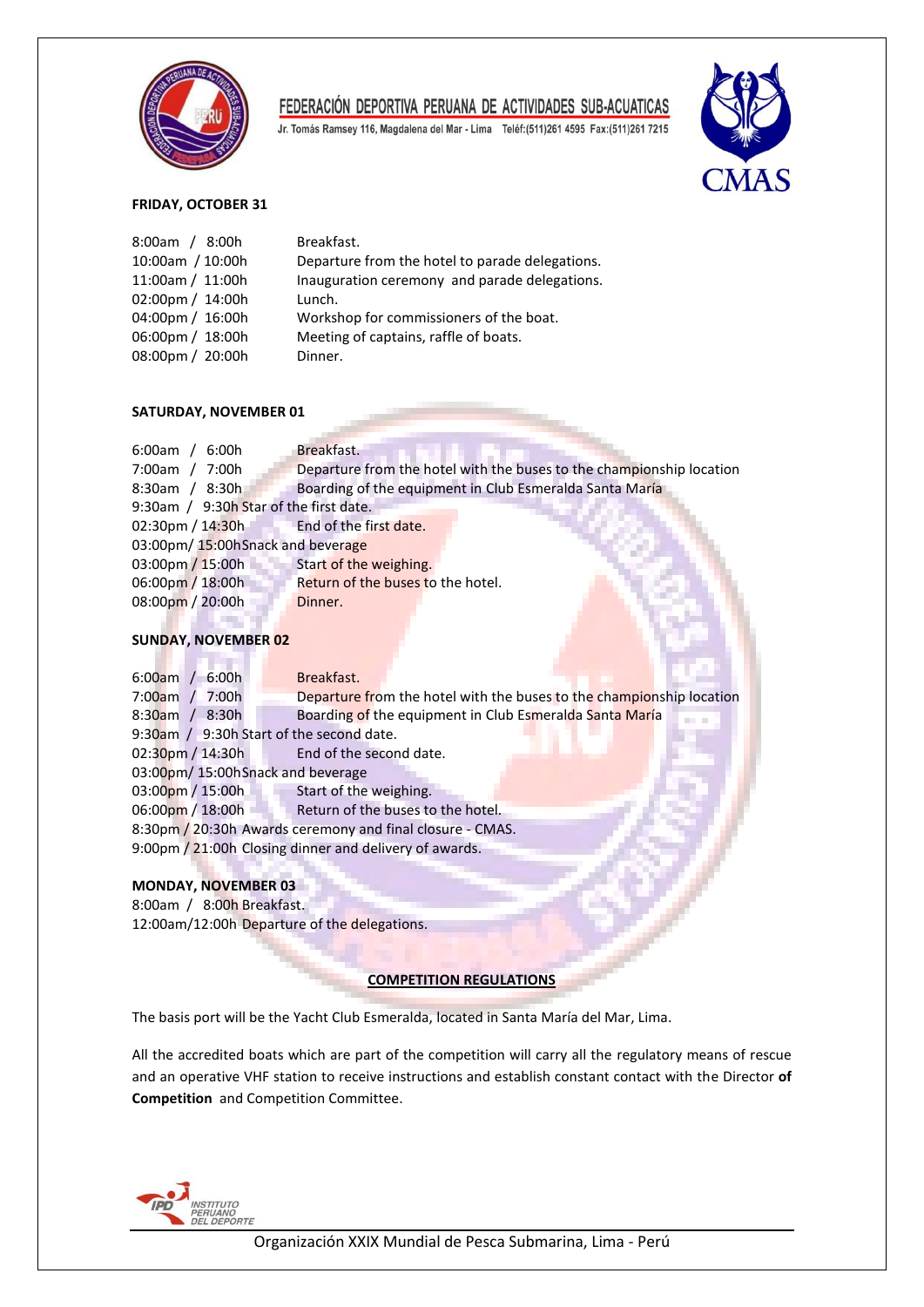

Jr. Tomás Ramsey 116, Magdalena del Mar - Lima Teléf: (511) 261 4595 Fax: (511) 261 7215



Only the CMAS International Judge on his own, or the Director **of Competition once agreed whith the Cmas International Judge** can **change** the order of the official competition zones or the eventual use of the reservation zone, because of bad weather or reasons of absolute necessity.

In case of disagreement, the international judge will enforce his decision.

Some minutes before the departure from the basis port, the functioning of the stations will be proved by making a counting of the participants and announcing the competition zone.

All the boats will sail after the boat of the Director **of Competition** and **CMAS** International Judge, on the way and return of the fishing zone.

Near the competition zone, the Director **of Competition** will perform a new counting of the participants and will communicate the start and final time of the trial.

He will also inform the time margin to pass control after the end of competition and the meeting point agreed by the CMAS International Judge and the Director of Competition.

## **PENALTIES FOR DELAY IN PASSING THE CONTROL AFTER END OF COMPETITION**

Up to 5 minutes 2.000 points Each following minute or fraction 500 points More than 15 minutes disqualified

Only in **the event** of bad **weather or sea** conditions, the Security Coordinator, with previous authorization of the CMAS International Judge, will be able to decide the partial or total suspension of one of the days of competition.

In any circumstance or incidence, including meteorological conditions, the Security Coordinator can propose any action to the **CMAS** International Judge of the Championship (NOT decide). The CMAS International Judge has the responsibility and total autonomy to total o partially suspend a day or the competition, or reduce the dimension of the competition zone of the day.

A day of competition is considered valid if at least 2/3 of the expected duration of the day **has been completed**.

In case of suspension without the validity of one of the two days, the Championship will be valid.

If the championship must be suspended because of meteorological reasons or total necessity, it will be considered as valid if 2/3 of the scheduled duration **of one of the days** has been passed.

The competition will be developed in two (2) days, 5 hours each day.

The start and end of the competition will be indicated through the radio station, channel 53. The patrons, commissaries will point out the participants about the end of the competition.

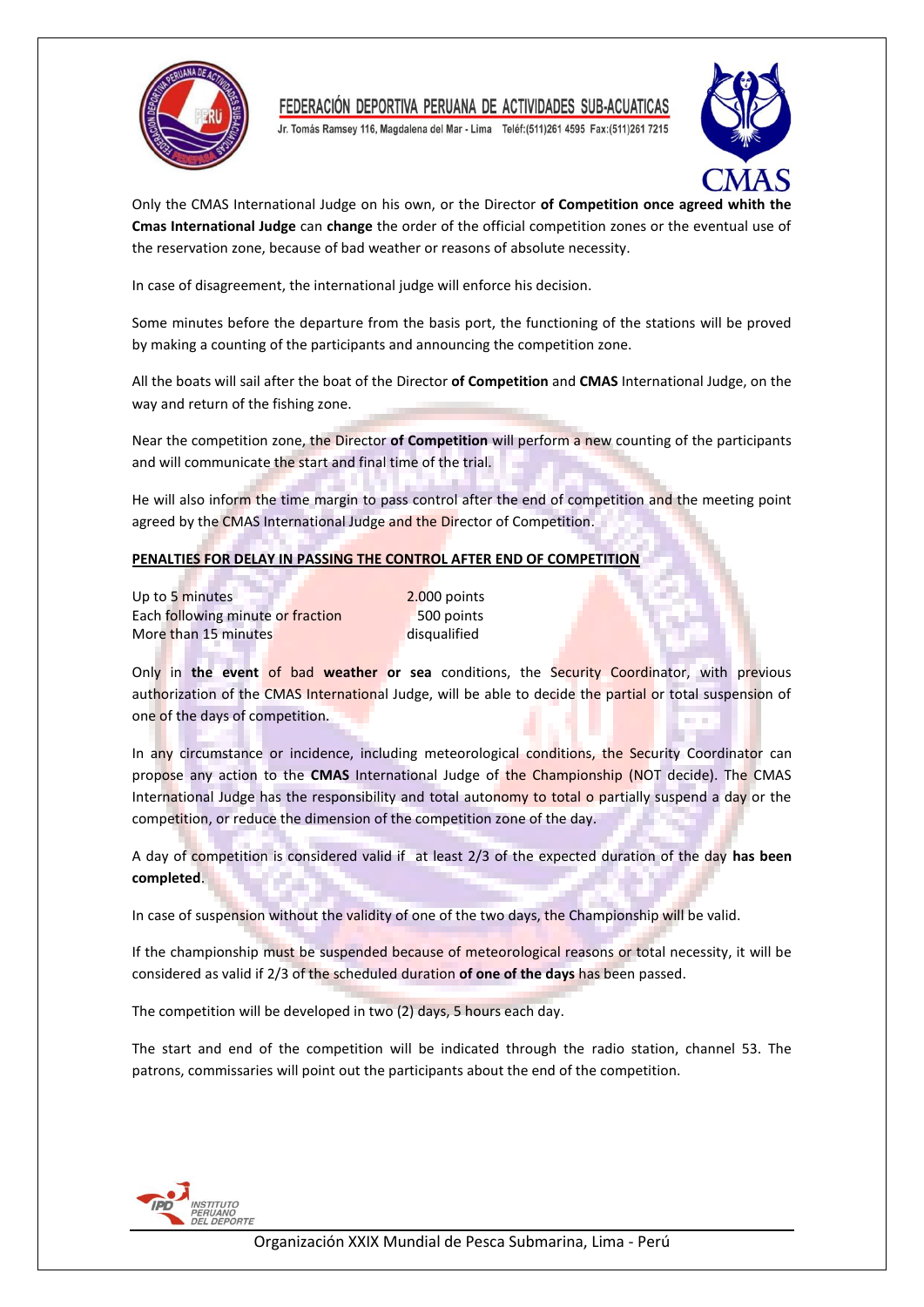

Jr. Tomás Ramsey 116, Magdalena del Mar - Lima Teléf: (511) 261 4595 Fax: (511) 261 7215



### **ZONE OF COMPETENCE:**

### **Zone 1:**

South limit; from the center of Pucusana bay (12°28'4.06''S - 76°47'28.78'' O) South East limit; (12°27'35.52'' S - 76°48'12.48'' O) North limit; up to the center of Santa Maria bay (12°24'13.63'' S -76°46'35.68'' O) North East limit; (12°24'10.22'' S - 76°47'44.85'' O)

### **Zone 2:**

South limit; from the center of Santa María del Mar (12°24'13.63'' S - 76°46'35.68'' O) South West limit; (12°24'10.22'' S - 76°47'44.85'' O) North limit; up to Arica beach (12°17'58.06'' S - 76°51'27.73'' O) North West limit; (12°18'28.73'' S - 76°52'29.04'' O)

#### **Zone 3:** RESERVE

The reserve Zone is an area delimited by a polygon around the Pacachamac Islands. The GPS coordinates of the 4 polygon corners are the following: Zone Reserve-Point 1: ( 12°19'23.65"S - 76°52'34.27"O) Zone Reserve-Point 2: ( ZR-P2 - 12°19'48.66"S - 76°53'14.47"O) Zone Reserve-Point 3: (12°17'50.60"S - 76°54'58.13"O) Zone Reserve-Point 4: (12°17'20.07"S - 76°54'14.46"O)

Once the buoys have been located, in case of any other small variation because of the wind, tide or current/ strink, the position of the buoy will be prevalent. On the evidence of poor signage of one of the zone limit buoys, location will be corrected as soon as possible by the organization and only in that moment the participants will be authorized to operate in the corrected limit.

During the competition, only the official boats or other boats authorized by the CMAS international Judge, proposed by the organization, can be present in the competition zone.

## **OFFICIAL BOATS**

FEDEPASA (responsible of the organization) will provide all the necessary boats, one to each competitor. The boats will be granted by lottery and the **patron of the boat** will act as **Commissary**.

In case of failures, the boat will be replaced if there is availability. No claims can be presented for the replaced boats.

Fort the boats of Peruvian participants, the Commissary will be appointed by the CMAS International Judge among the commissaries of other countries.

Each official boat assigned per lottery to the equipment of each country, will have the acronyms of the country and number 1, 2 or 3 (e.g. Per 1, Per 2, Per 3) which corresponds to his dorsal during the competition, being also the reference for the communications.

The competitors will not be allowed to change the boat at any time.

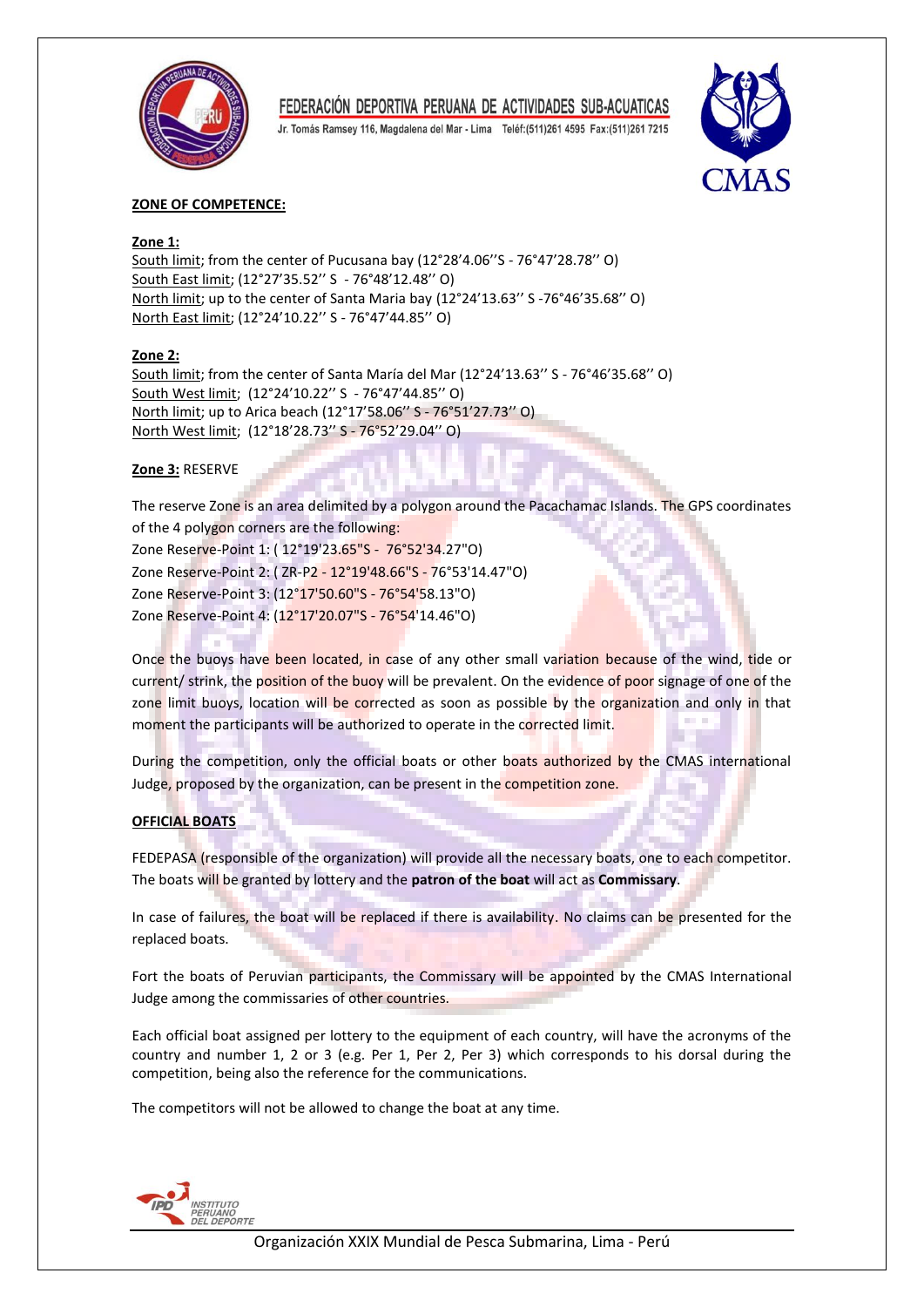

Jr. Tomás Ramsey 116, Magdalena del Mar - Lima Teléf: (511) 261 4595 Fax: (511) 261 7215



The national delegations that would like to have an additional boat for their managers (being not allowed to embark the captains of the participant **teams**), must ask for it during the inscription. This boat will have assigned a patron and will have a cost of US\$ 200.00 per day, including oil.

### **ALLOWED FISHING EQUIPMENT AND MATERIAL**

Only the use of the following equipment is allowed:

- 1. One or several rubber, compressed air or air spears charged by physical effort of the competitor.
- 2. Flippers, masks, snorkel, lamps, weight belt, arrows and hooks, knife, wetsuit, gloves and clock gauge.
- 3. The use of global positioning equipment (GPS), ultrasound equipment (PROBES) and mobile phones is allowed.
- 4. The official 8 L buoy must be used with at least the corresponding order number and country.

It is not allowed:

- 1. To carry the fishes in the weight belt or in any other place different to the buoy or boat.
- 2. To have the rifles charged in the boat.
- 3. To have the rifles charged and hanging in the buoy.

### **ZONES OF COMPETITION**

The zones of competition and reserve will be marked and delimited by coordinates identified in the maps attached to this Special Regulations.

The members of the **team** can visit and recognize the zone whenever they want to.

**Fourteen (14) days before the first day of competition,** all fishing activities in the zone will be suspended and it is prohibited during this period of time, trainings and recognitions, to have on board **spaears**, scubas and/or underwater scooters.

The zones of competition and reserve will be closed for the competitors, captains and any other diver one day before the competition.

## **NOT VALID SPECIES**

The catch of species mentioned in the below list will not obtain any punctuation:

- 1. Angelfish **Squatina armata**
- 2. Catfish Galeichththys jordani
- 
- 
- 
- 
- 
- 8. Peje Diablo Pontinus
- 
- 
- 



3. Borracho Scartichthis gigas 4. Castanet Choromis crusma 5. Guitar **Rhinobatos planiceps** 6. Sole fish Hippoglossina montemaris 7. Morena **Muraena** lentiginosa 9. Peje Sapo Sicyases saanquineus

- 10. Pez Ángel **Holacanthus** passer
- 11. Pez Globo Tetraodon fluvitalis

Organización XXIX Mundial de Pesca Submarina, Lima - Perú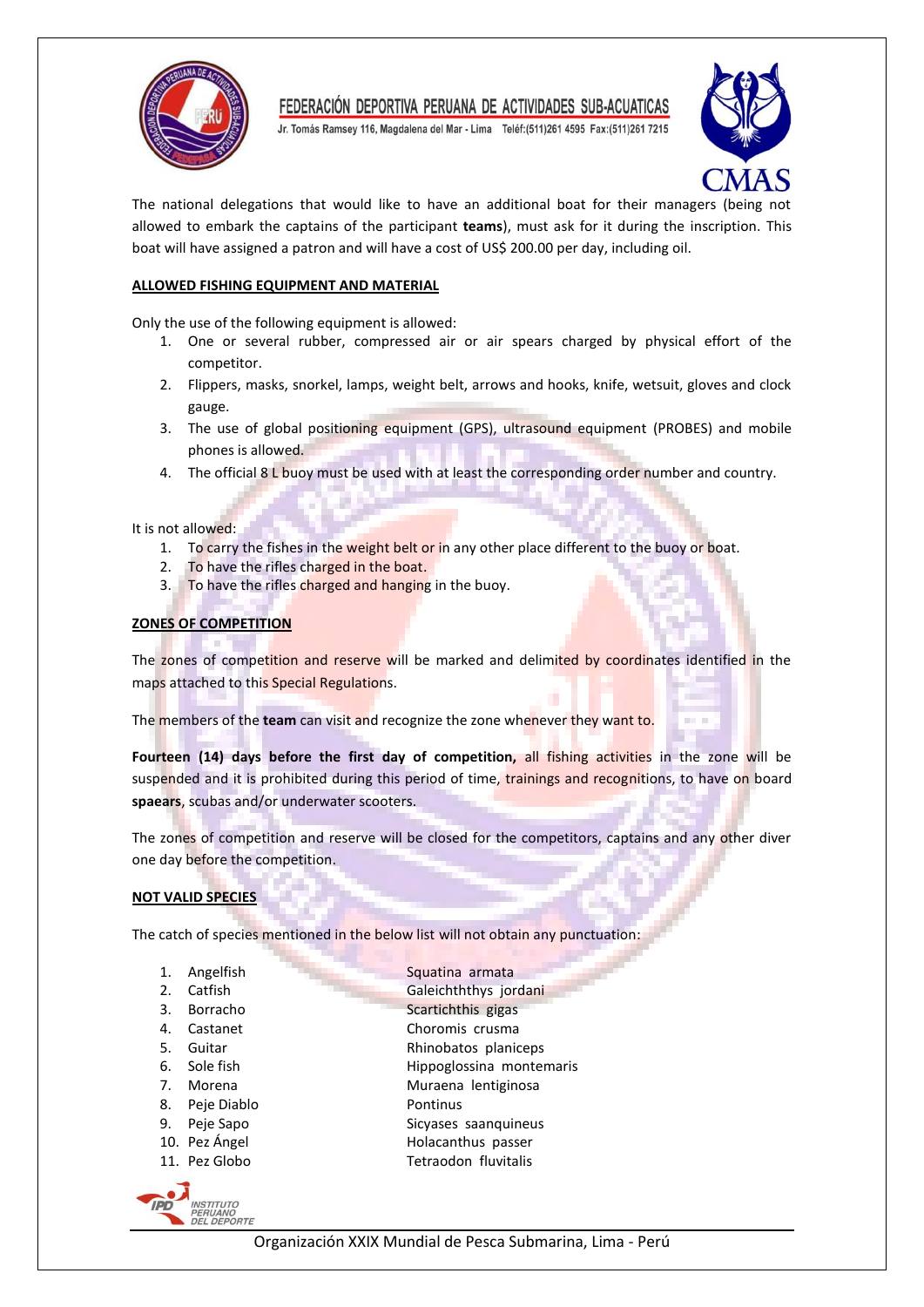

Jr. Tomás Ramsey 116, Magdalena del Mar - Lima Teléf:(511)261 4595 Fax:(511)261 7215



- 12. Pez Luna Mola mola
- 
- 
- 

13. Pez Semáforo Pseudopriacanthus serrula 14. Pez Zanahoria **Antennarius** avalonis 15. Toyo Mustelus dorsalis

In general, any type of **batoids/ rays** or **sharks** is NOT valid.

## **VALID SPECIES**

**GROUP I**: Minimum scoring weight **500** gr

| 1.  | Babunco        | Doydixodon laevifrons        |
|-----|----------------|------------------------------|
| 2.  | Bonito         | Sarda sarda chilensis        |
| 3.  | <b>Brótola</b> | Urophisis brasiliensis       |
| 4.  | Burro          | Anisotremus interruptus      |
| 5.  | Cabinza        | Isacia conceptions           |
| 6.  | Cabrilla       | Palabrax humeralis           |
| 7.  | Caballa        | Japinicus peruanus           |
| 8.  | Camote         | Diplectrum conceptione       |
| 9.  | Chita          | Anisotremus scapularis       |
|     | 10. Coche      | <b>Balistes polylepis</b>    |
|     | 11. Cojinova   | Seriolella violácea          |
|     | 12. Corcovado  | <b>Orthopristis chalceus</b> |
|     | 13. Jerguilla  | Aplodactylus punctaus        |
|     | 14. Jurel      | <b>Trachurus</b>             |
|     | 15. Lisa       | Mugil caphalus               |
|     | 16. Machete    | Brevoortia maculata chilcae  |
| 17. | Marotilla      | Calamos brachysomus          |
|     | 18. Pez Aguja  | Belone exilis stolzmanni     |
| 19. | Pintadilla     | Cheilodactylus variegatus    |
|     | 20. Tramboyo   | Labrisomus philippi          |
|     |                |                              |

Catches with weight under 335 gr will be penalized Each catch will have 500 bonus points Each specie will receive 500 bonus points Each completed quote of specie will receive a bonus of 1.000 points The quote or maximal quantity allowed for each date per specie in this group is ten (10) units.

## **Group II:** Minimum scoring points **1.200** gr

- 
- 1. Cherlo **Acanthistiuspictus** 2. Ojo de Uva Hemilutiamus
- 
- 3. Loro Negro Copleagnathus insignis<br>
4. Pámpano Company Trachinotus paitense 4. Pámpano Trachinotus paitense Caulolatilus cabezón

Catches with weight under 800 gr will be penalized. Each catch will have 500 bonus points. Each specie will receive 500 bonus points. The complete quota of the specie will receive a bonus of 1.000 points.

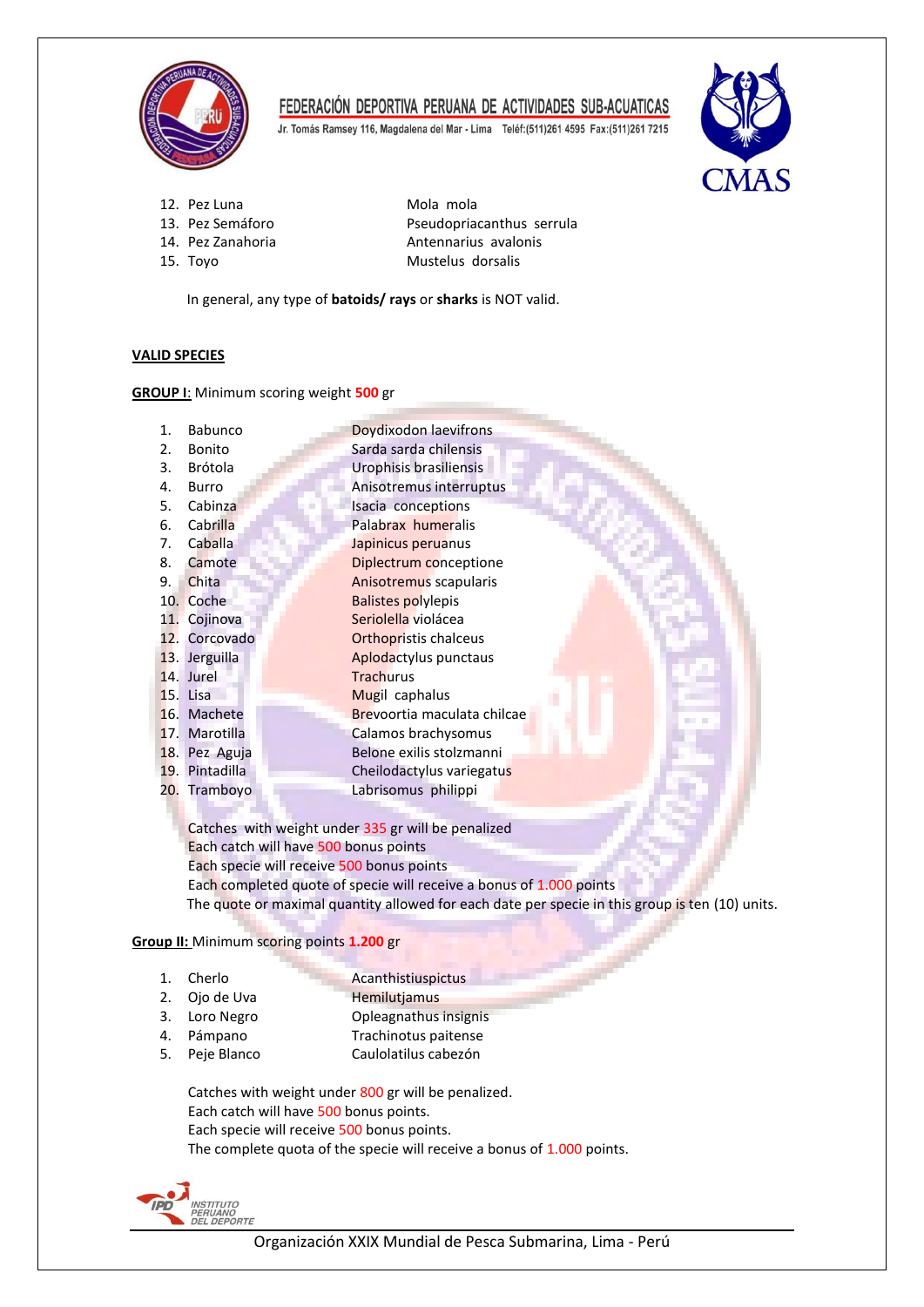

Jr. Tomás Ramsey 116, Magdalena del Mar - Lima Teléf: (511) 261 4595 Fax: (511) 261 7215



The quota or maximum allowed quantity per date per specie in this group is ten (10) units.

### **Group III:** Minimum scoring points **2.000** gr

- 1. Congrio, all variantsEnypterus chilensis, macalatus, clarkae
- 
- 2. Mulata Semicossyphus macalatus
- 3. Corvina Sciaena Gilberto
- 4. Negro **Pinquilabrum** punctantun
- 5. Vieja **Pimelometopon Darwin**
- 6. Fortuno Seriola mazatlana
- 
- 8. Mero Manchado **Alphesthes multiguttatus**
- 
- 
- 
- 7. Mero Colorado Ephinepelus peruanus
- 9. Mero Negro **Mycteroperca** xenarcha
- 10. Mero Murique **Cephalopolis acanthistius**
- 11. Chino **Medialuna Ancietae**

Catches with weight under 1.335 gr will be penalized Each piece will have 500 bonus points Each specie will receive 500 bonus points Each completed quote of specie will receive a bonus of 1.000 points The quote or maximal quantity allowed for each date per specie in this group is five (5) units.

## **SCORING CALCULATION OF VALID AND LIMITED SPECIES**

Catches will be considered as valid if they are captured by the participant in his environment, alive and in freedom state.

The scoring calculation of each competitor will be done as follows:

- 1. The valid catch will score one (1) point per gram, plus a bonus per catch of 500 points.
- 2. The maximum weight to be counted per catch will be 12.500 gr, plus the bonus per valid catch.
- 3. Each catch which does not reach 2/3 of the minimum weight of his category or group, will caused a penalization in the score, equal to the minimum weight required for this specie (500; 1.200 or 2.000 points)
- 4. If the number of captures or quota of a specie is more tan the authorized, following will be the procedure:
	- a. In case of twelve (12) or more, automatically the captures of this specie during the day will be eliminated.
	- b. In case of eleven (11) the two (2) bigger pieces of this specie will be eliminated.
- 5. The bonus per specie will be equal to 500 points. That means, for each different specie captured in the day.
- 6. Bonus per quota of complete captures of one specie: 1.000 points for each completed quota.
- 7. The traditional single score will be equal to the weight of the valid species plus the bonus per catch, specie and completed quotas of specie, minus the penalizations.

## **Scoring in porcentual terms**

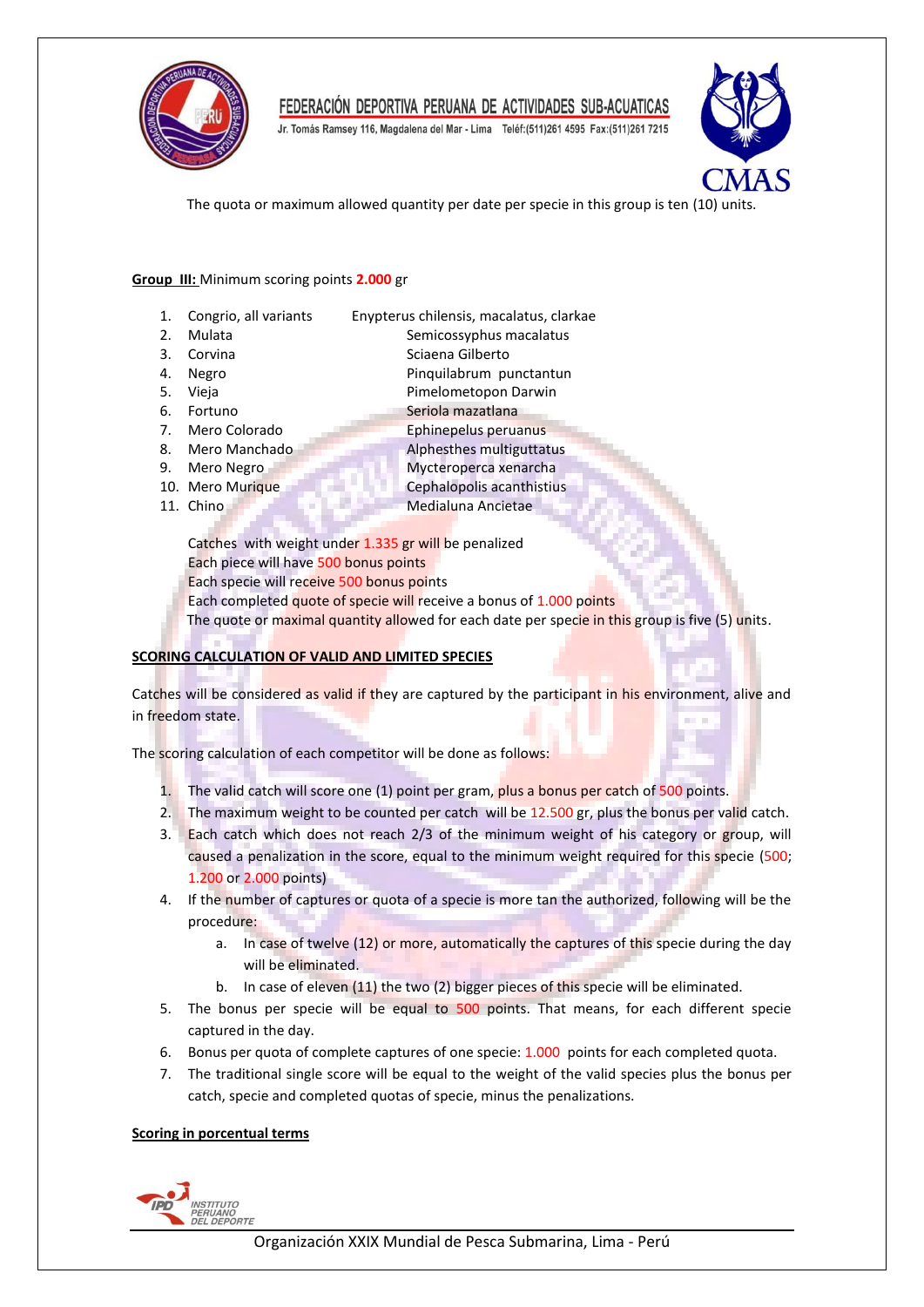

Jr. Tomás Ramsey 116, Magdalena del Mar - Lima Teléf: (511) 261 4595 Fax: (511) 261 7215



**COLOR** 

The classification of each day of competition will be calculated in points, according to the regulations. The scores of each competitor will become in percentages taking as reference the scoring of the highest ranked of each day = 100 %.

The competitor that obtains the higher scoring will be credited with 100% and the scores of the following competitors will be calculated in percentage, based on the numerical score obtained by the first classified competitor. The percentage values will be rounded to the third decimal.

### **THE CALCULATION FORMULA TO BE USED WILL BE THE FOLLOWING**

Score of the day for each fisherman x 100 Score of the highest ranked of the day

### **FINAL CLASSIFICATION**

- 1. **Individual classification**: will be determined by the sum of the percentage score of the two (2) days of competition. In case of tie, decision will be taken in favor of the one who has more valid catches. If the equality remains, the competitor with the heaviest piece will be considered the winner.
- 2. Classification per Nations: will be determined making the addition of the scores obtained in percentage of the (2) days by all the competitors representing a Nation

## **DISCIPLINE**

All the members of the teams registered have the obligation of knowing and honoring the regulation of the competence.

The Judges and Commissaries will have the right and the duty to act when the regulations are not being complied.

The Judges and Commissaries of the boats or other persons, will be able to announce admonishments and a possible further disqualification made by the CMAS International Judge.

Two admonishments because the same reason during the same day of the competition will generate an immediate disqualification made by the CMAS International Judge.

Whether the Judge or the Commissary notes a failure, he has to immediately inform the competitor of the infraction once produced and as to make official the admonishment.

The Judge or Commissary has to inform the CMAS International Judge about the incident, being the only responsible of deciding the sanction.

The competitor being disqualified losses all the rights to classify in the Championship.

## **ACTIONS THAT ARE SUBJECT TO ADMONISHMENTS**

- 1. To arrive late to the control points established by the organization.
- 2. To show an inadequate behavior to other competitors, commissaries and organizers.
- 3. To go further than 25 m from the official buoy.
- 4. To charge or keep charged the spear in the boat

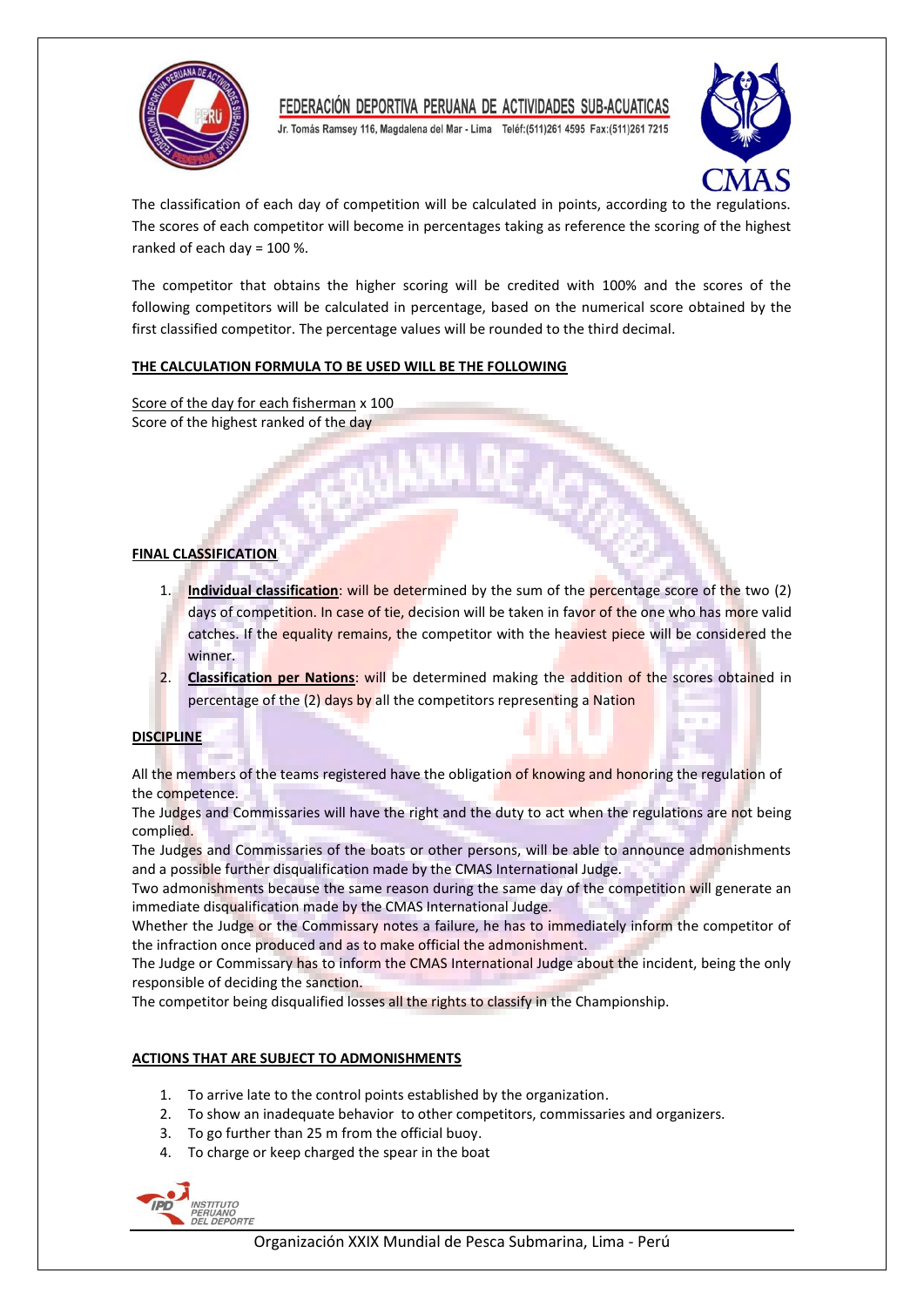

Jr. Tomás Ramsey 116, Magdalena del Mar - Lima Teléf: (511) 261 4595 Fax: (511) 261 7215



- 5. To not have got the signaling means according to the rules.
- 6. To not declare having completed the catch quota for the allowed species.
- 7. To fish outside the official areas.
- 8. To be assisted in the recovering of the official buoy or the weight belt.
- 9. If the number of pieces subject to penalization plus the captures of the non-valid species is equal or more than the number of valid captures.

### **ACTIONS GENERATING DISQUALIFICATION**

- 1. The capture of species prohibited by the CMAS or the Local Legislation, defined by the organization in this special regulation.
- 2. Aggressions to competitors, commissaries, judges or members of the organization.
- 3. Replacement of captures.
- 4. To be in the competition before the official time of competition starting.
- 5. The use of disposable pendulums and breathing apparatus or scooters during the competition.
- 6. To return after the limit of time established for the competition.
- 7. Anybody having an unsportsmanlike and offensive behavior before or during the trials will not allowed to take part of the competition.
- 8. To receive the assistance or collaboration of another participant, except for safety reasons or accident.
- 9. To leave the competition without notice to the Director of the Competition and without passing the control
- 10. Deception in weight of the pieces.
- 11. Not correct use of the buoy.

#### **CLAIMS**

Each participant has the right to present one or more claims to the Jury of the Competition.

The claims can only be presented by the Captain of the team.

Each claim must be presented together with a guarantee of US\$ 130.00.

The claim must be presented by written to the CMAS International Judge, in French, English or Spanish, considering the following times:

- 1. Before the weighting, when referring to the development of the competition.
- 2. During the weighting, affecting the weighting by itself.
- 3. With respect to any error in the classification, the intention of claiming must be communicated to the Director of the competition in the next 15 minutes following the publication of the classification, together with the established guarantee.
- 4. From the time of intention of delivering the claim, the claimant will have 60 minutes to write and deliver his written report to the CMAS International Judge, or the claim will be considered null and the guarantee lost.
- 5. The claim will be declared as unacceptable if these conditions are not fulfilled.
- 6. The deposit or guarantee will be returned if the claim reaches a **favorable** result.

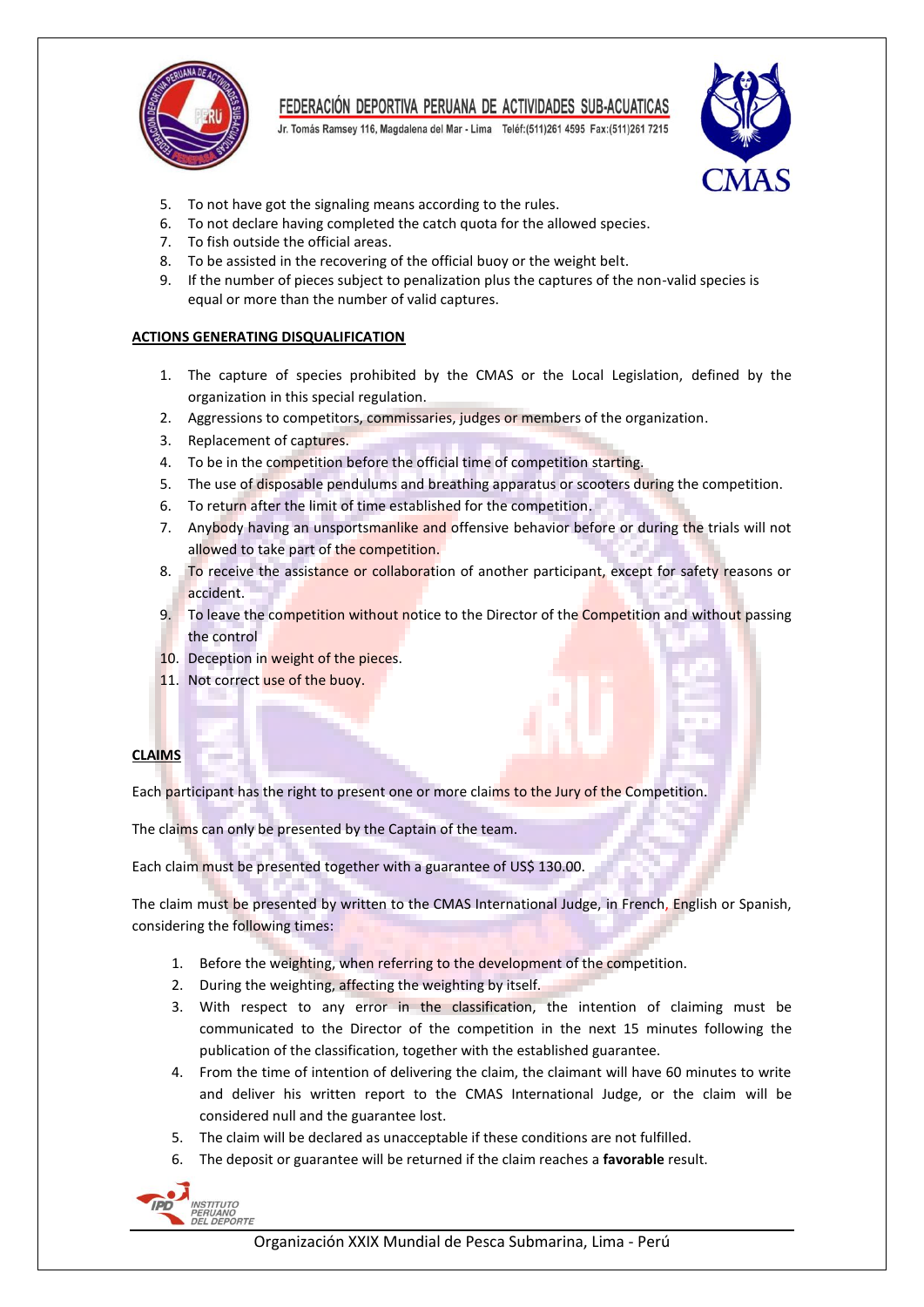

Jr. Tomás Ramsey 116, Magdalena del Mar - Lima Teléf: (511) 261 4595 Fax: (511) 261 7215



### **REGULATORY CONTROL**

#### CMAS International Judge.

For the CMAS Championships, the International Judge is nominated by the Spearfishing Commission and approved by the CMAS Board of Managers.

The Judge has full control and authority over all the judges, commissaries and Officers of the organization, responsible of the development, security and technical control of the Championship, until the publication of the official results. He must approve the election of the mentioned persons and give instructions over the special regulations relative to the competitions.

His mission is:

- 1. The inspection of the facilities used in the competition.
- 2. To review the documentation of the participants.
- 3. The assignation per lottery of the boats and vessel commissions.
- 4. To sign the classifications sheets, giving conformity before publication of the results.
- 5. To apply the regulations, decisions of the CMAS and solve all the topics related to the effective organization of the competition in case the regulations do not cover them.
- 6. To ensure that all the commissaries necessary for the right development of the competition are in their positions. He can nominate additional officers if necessary.
- 7. To authorize the starting signal, after being sure that all the members of the Judge College (commissaries, organization, security and medical teams) are in their position.
- 8. The CMAS International Judge can cancel or suspend the competitions without the approval or previous consultation to the Director of the Competence or the Organization Committee:
	- a. Under any meteorological circumstance that he consider inadequate or compromising the security of the participants or the organization of the event.
	- b. If the locations of the competition of the facilities are not according to the regulations.
	- c. In the event of unfavorable meteorological conditions, he will take this decision only after discussing with the Security Coordinator.

**The International Jury.**

It comprises one member, the CMAS International Judge, named by the CMAS under the proposal of the Spearfishing Commission.

The mission of the Jury is to review the claims and take the corresponding decision during the next hour.

The decisions of the International Jury cannot be claimed, unless the jury is being informed of a new element.

The decisions must be communicated by written to the interested party immediately after the closing of the session.

The CMAS International Judge in his function as International Jury will be assisted if necessary, by a Competition Committee composed by the Competition Director and three (3) Captains of competitor teams nominated by the CMAS International Judge, among the persons being present in the Technical Meeting.

The functions and responsibilities of the Competition Committee are limited to provide experienced advice to the CMAS International Judge when required, without ability to take decisions except the